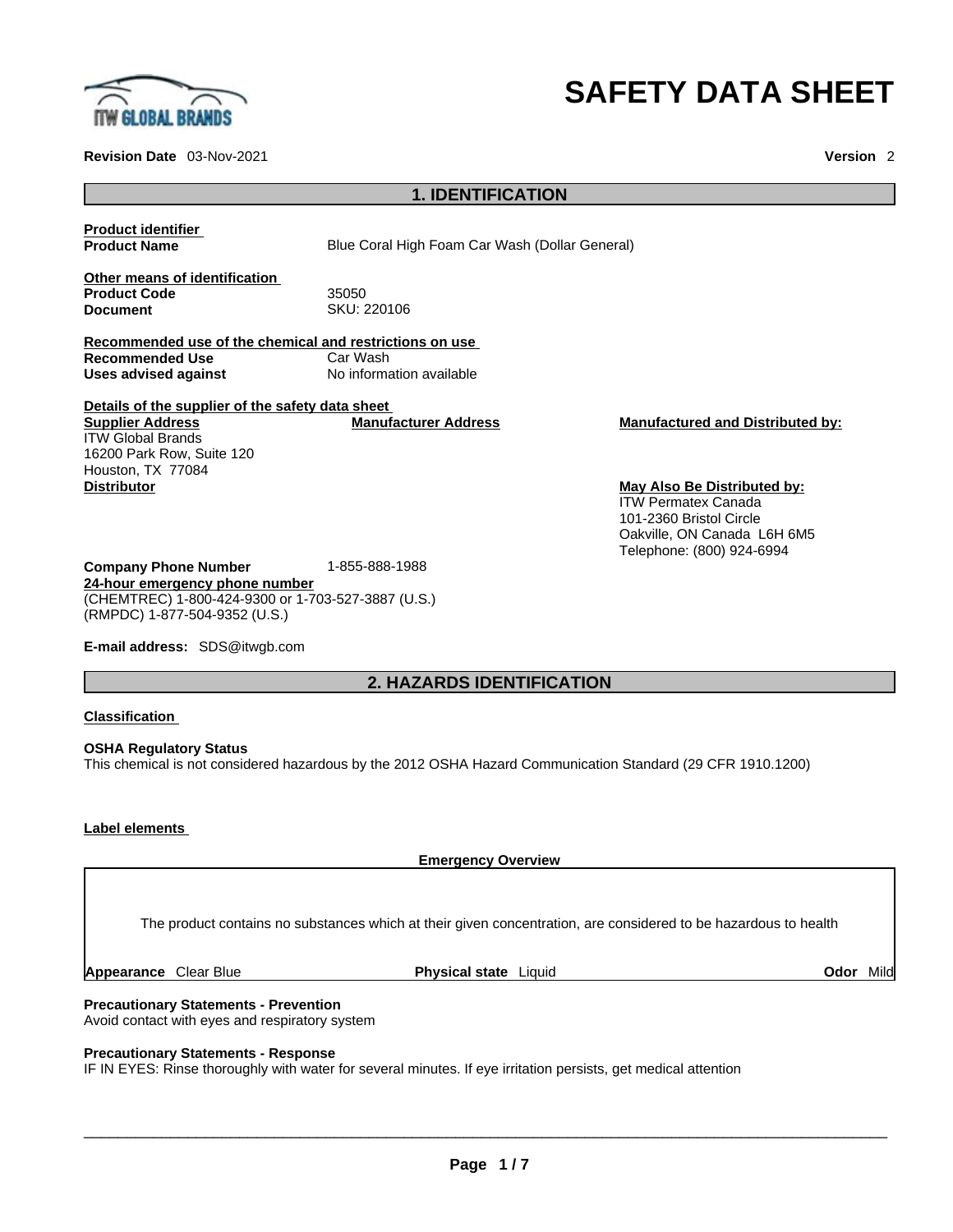## **Precautionary Statements - Storage**

Store in a well-ventilated place. Keep container tightly closed

#### **Precautionary Statements - Disposal**

Dispose of contents/container to an approved waste disposal plant

#### **Hazards not otherwise classified (HNOC)**  Not applicable

#### **Other Information**

Not applicable.

# **3. COMPOSITION/INFORMATION ON INGREDIENTS**

| <b>Chemical name</b> | <b>CAS No</b> | Weight-%   |
|----------------------|---------------|------------|
| <b>WATER</b>         | 7732-18-5     | $60 - 100$ |
| SODIUM ALKYL BENZENE | 68081-81-2    | -10<br>5 - |
| <b>SULFONIC ACID</b> |               |            |

# **4. FIRST AID MEASURES**

#### **Description of first aid measures**

| <b>General advice</b>                                                      | Get medical advice/attention if you feel unwell.                                                                                                                                                 |  |
|----------------------------------------------------------------------------|--------------------------------------------------------------------------------------------------------------------------------------------------------------------------------------------------|--|
| Eye contact                                                                | IF IN EYES: Rinse cautiously with water for several minutes. Remove contact lenses, if<br>present and easy to do. Continue rinsing. If eye irritation persists: Get medical<br>advice/attention. |  |
| <b>Skin contact</b>                                                        | Not an expected route of exposure.                                                                                                                                                               |  |
| <b>Inhalation</b>                                                          | Not an expected route of exposure.                                                                                                                                                               |  |
| Ingestion                                                                  | Not an expected route of exposure. If symptoms persist, call a physician. Do not induce<br>vomiting without medical advice. Low toxicity if swallowed.                                           |  |
| Self-protection of the first aider                                         | Ensure that medical personnel are aware of the material(s) involved and take precautions to<br>protect themselves.                                                                               |  |
| Most important symptoms and effects, both acute and delayed                |                                                                                                                                                                                                  |  |
| <b>Symptoms</b>                                                            | See section 2 for more information.                                                                                                                                                              |  |
| Indication of any immediate medical attention and special treatment needed |                                                                                                                                                                                                  |  |
| Note to physicians                                                         | Treat symptomatically.                                                                                                                                                                           |  |

# **5. FIRE-FIGHTING MEASURES**

#### **Suitable extinguishing media** Not applicable

**Unsuitable extinguishing media** None

## **Specific hazards arising from the chemical**

Will not burn or support combustion.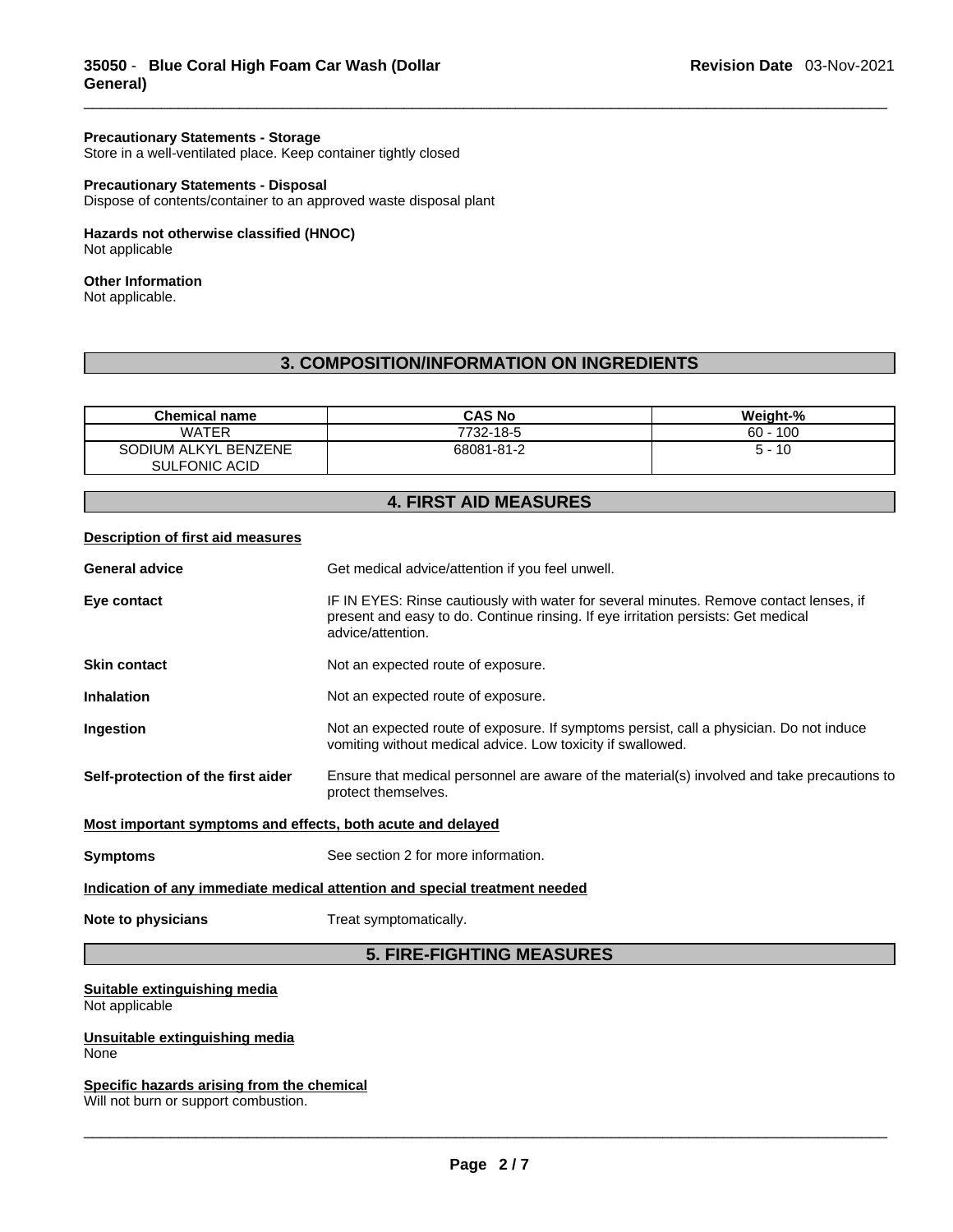| <b>Explosion data</b><br><b>Sensitivity to Mechanical Impact</b><br><b>Sensitivity to Static Discharge</b> | None.<br>None.                                                                                                             |
|------------------------------------------------------------------------------------------------------------|----------------------------------------------------------------------------------------------------------------------------|
| Protective equipment and precautions for firefighters<br>protective gear.                                  | As in any fire, wear self-contained breathing apparatus pressure-demand, MSHA/NIOSH (approved or equivalent) and full      |
|                                                                                                            | <b>6. ACCIDENTAL RELEASE MEASURES</b>                                                                                      |
|                                                                                                            | Personal precautions, protective equipment and emergency procedures                                                        |
| <b>Personal precautions</b>                                                                                | Extremely slippery when spilled.                                                                                           |
| <b>Environmental precautions</b>                                                                           |                                                                                                                            |
| <b>Environmental precautions</b>                                                                           | Prevent further leakage or spillage if safe to do so. See section 12 for additional ecological<br>information.             |
| Methods and material for containment and cleaning up                                                       |                                                                                                                            |
| <b>Methods for containment</b>                                                                             | Soak up condensate with inert absorbent material and collect in ventilated waste container<br>for disposal.                |
| Methods for cleaning up                                                                                    | Slippery, can cause falls if walked on. Collect spillage.                                                                  |
| Prevention of secondary hazards                                                                            | Clean contaminated objects and areas thoroughly observing environmental regulations.                                       |
|                                                                                                            | 7. HANDLING AND STORAGE                                                                                                    |
| <b>Precautions for safe handling</b>                                                                       |                                                                                                                            |
| Advice on safe handling                                                                                    | Handle in accordance with good industrial hygiene and safety practice.                                                     |
| Conditions for safe storage, including any incompatibilities                                               |                                                                                                                            |
| <b>Storage Conditions</b>                                                                                  | Keep in a dry place. Keep out of the reach of children.                                                                    |
| Incompatible materials                                                                                     | Not applicable                                                                                                             |
|                                                                                                            | 8. EXPOSURE CONTROLS/PERSONAL PROTECTION                                                                                   |
| <b>Control parameters</b>                                                                                  |                                                                                                                            |
| Appropriate engineering controls                                                                           |                                                                                                                            |
| <b>Engineering Controls</b>                                                                                | Showers<br>Eyewash stations<br>Ventilation systems                                                                         |
|                                                                                                            | Individual protection measures, such as personal protective equipment                                                      |
| <b>Eye/face protection</b>                                                                                 | No special technical protective measures are necessary. Wear safety glasses or goggles if<br>splashing is likely to occur. |
| Skin and body protection                                                                                   | None under normal use conditions.                                                                                          |
| <b>Respiratory protection</b>                                                                              | None under normal use conditions.                                                                                          |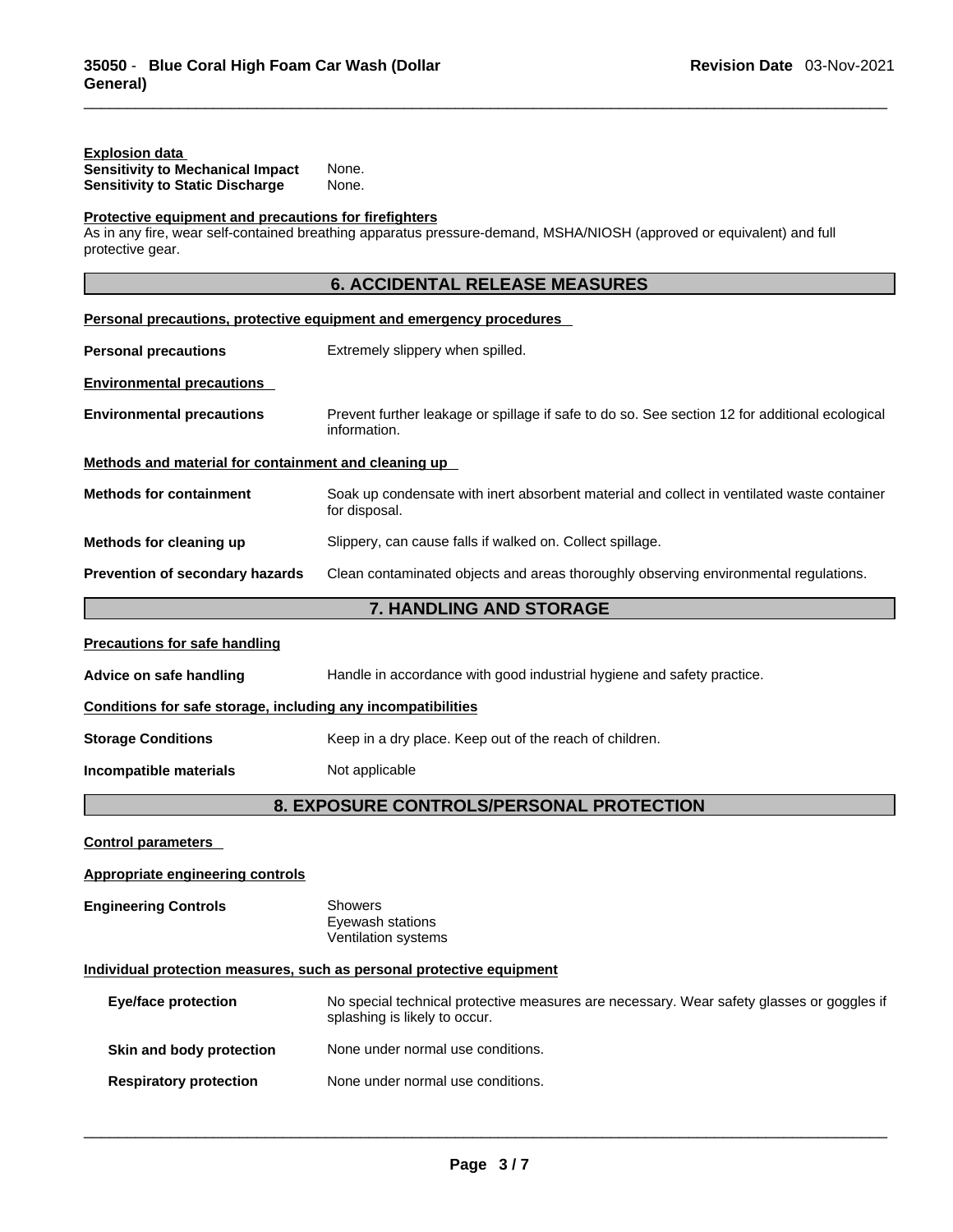**General Hygiene Considerations** Handle in accordance with good industrial hygiene and safety practice. Regular cleaning of equipment, work area and clothing is recommended.

# 9. PHYSICAL AND CHEMICAL PROPERTIES

| 9.1. Information on basic physical and chemical properties |                          |                  |
|------------------------------------------------------------|--------------------------|------------------|
| <b>Physical state</b>                                      | Liquid                   |                  |
| Appearance                                                 | <b>Clear Blue</b>        |                  |
| Odor                                                       | Mild                     |                  |
| <b>Odor threshold</b>                                      | No information available |                  |
|                                                            |                          |                  |
| <b>Property</b>                                            | Values                   | Remarks • Method |
| рH                                                         | 8.5                      |                  |
| Melting point / freezing point                             | No information available |                  |
| Boiling point / boiling range                              | No information available |                  |
| <b>Flash point</b>                                         | None (Aqueous)           |                  |
| <b>Evaporation rate</b>                                    | No information available |                  |
| Flammability (solid, gas)                                  | No information available |                  |
| <b>Flammability Limit in Air</b>                           |                          |                  |
| <b>Upper flammability limit:</b>                           | No information available |                  |
| Lower flammability limit:                                  | No information available |                  |
| Vapor pressure                                             | No information available |                  |
| Vapor density                                              | No information available |                  |
| <b>Relative density</b>                                    | $1.005 - 1.015$          |                  |
| <b>Water solubility</b>                                    | Soluble in water         |                  |
| Solubility(ies)                                            | No information available |                  |
| <b>Partition coefficient</b>                               | No information available |                  |
| <b>Autoignition temperature</b>                            | No information available |                  |
| Hyphen                                                     | No information available |                  |
| <b>Kinematic viscosity</b>                                 | No information available |                  |
| <b>Dynamic viscosity</b>                                   | No information available |                  |
| <b>Explosive properties</b>                                | No information available |                  |
| <b>Oxidizing properties</b>                                | No information available |                  |
|                                                            |                          |                  |
| <b>Other Information</b>                                   | No information available |                  |
| <b>Softening point</b>                                     |                          |                  |
| <b>Molecular weight</b>                                    | No information available |                  |
| <b>Density</b>                                             | $8.38 - 8.46$            |                  |
| <b>Bulk density</b>                                        | No information available |                  |
| <b>SADT</b> (self-accelerating                             | No information available |                  |
| decomposition temperature)                                 |                          |                  |

# **10. STABILITY AND REACTIVITY**

**Reactivity**  Stable under normal use

# **Chemical stability**

Stable under normal conditions

# **Possibility of Hazardous Reactions**

None under normal processing.

# **Conditions to avoid**

Keep from freezing.

## **Incompatible materials**  Not applicable

#### **Hazardous Decomposition Products**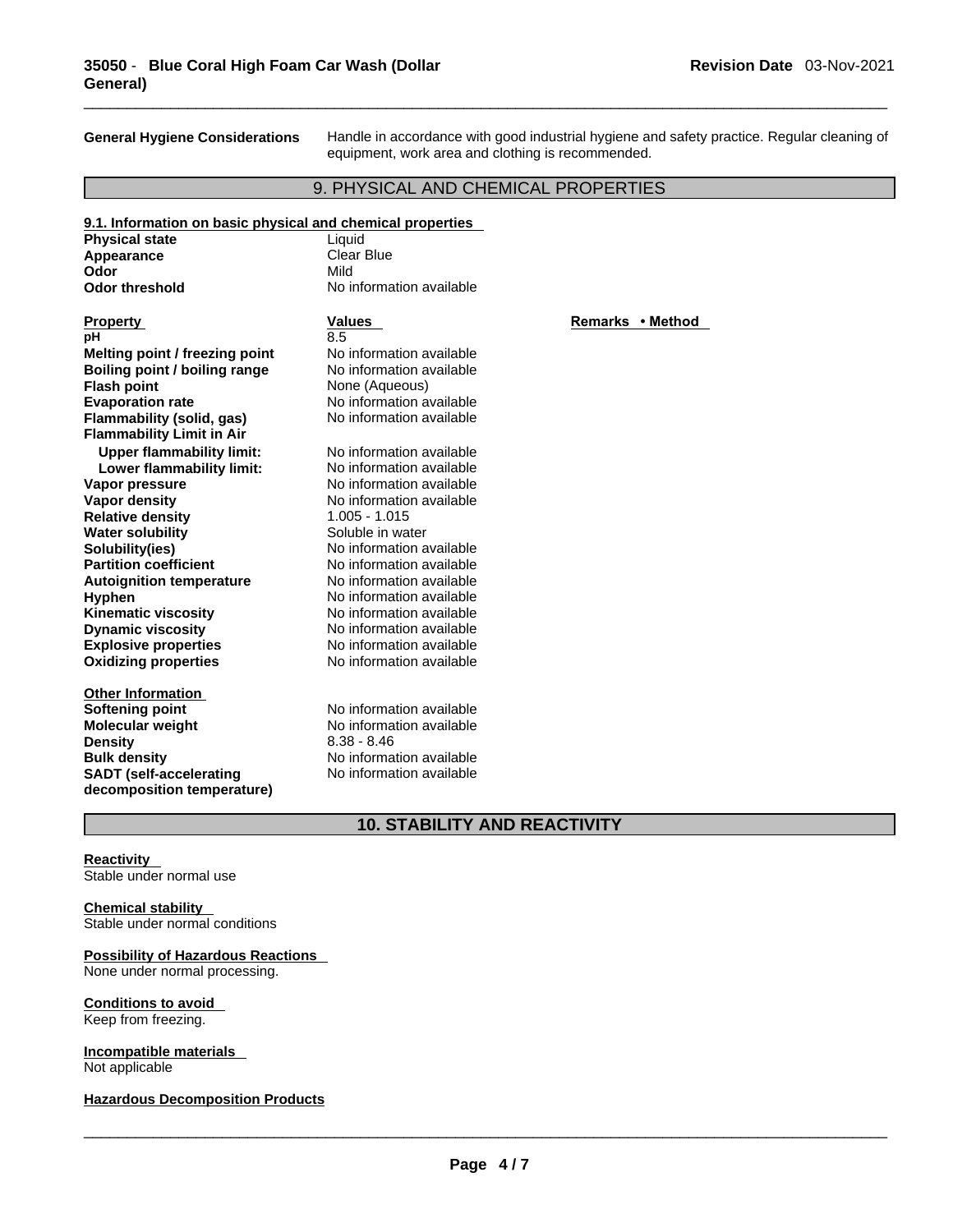None under normal use conditions

# **11. TOXICOLOGICAL INFORMATION**

#### **Information on likely routes of exposure**

| <b>Inhalation</b>   | Not an expected route of exposure.                                                     |
|---------------------|----------------------------------------------------------------------------------------|
| Eye contact         | Not an expected route of exposure. May cause eye irritation with susceptible persons.  |
| <b>Skin contact</b> | No known hazard in contact with skin.                                                  |
| Ingestion           | Not an expected route of exposure. Ingestion may cause irritation to mucous membranes. |

| <b>Chemical name</b> | Oral LD50          | <b>Dermal LD50</b> | <b>Inhalation LC50</b> |
|----------------------|--------------------|--------------------|------------------------|
| <b>WATER</b>         | ˈRat<br>. 90 mL/kg |                    |                        |
| 7732-18-5            |                    |                    |                        |

## **<u>Symptoms related to the physical, chemical and toxicological characteristics</u>**

**Symptoms** No information available.

#### **Delayed and immediate effects as well as chronic effects from short and long-term exposure**

| <b>Sensitization</b>   | No information available. |
|------------------------|---------------------------|
| Germ cell mutagenicity | No information available. |
| Carcinogenicity        | No information available. |

# **The following values are calculated based on chapter 3.1 of the GHS document**

**ATEmix (oral)** 48485 mg/kg

**12. ECOLOGICAL INFORMATION** 

## **Ecotoxicity**

#### **Persistence and degradability** No information available.

# **Bioaccumulation**

No information available.

# **Mobility**

Soluble in water.

#### **Other adverse effects**

No information available

# **13. DISPOSAL CONSIDERATIONS**

| Waste treatment methods    |                                                                                                        |
|----------------------------|--------------------------------------------------------------------------------------------------------|
| <b>Disposal of wastes</b>  | Disposal should be in accordance with applicable regional, national and local laws and<br>regulations. |
| Contaminated packaging     | Do not reuse container.                                                                                |
| <b>US EPA Waste Number</b> | Not applicable                                                                                         |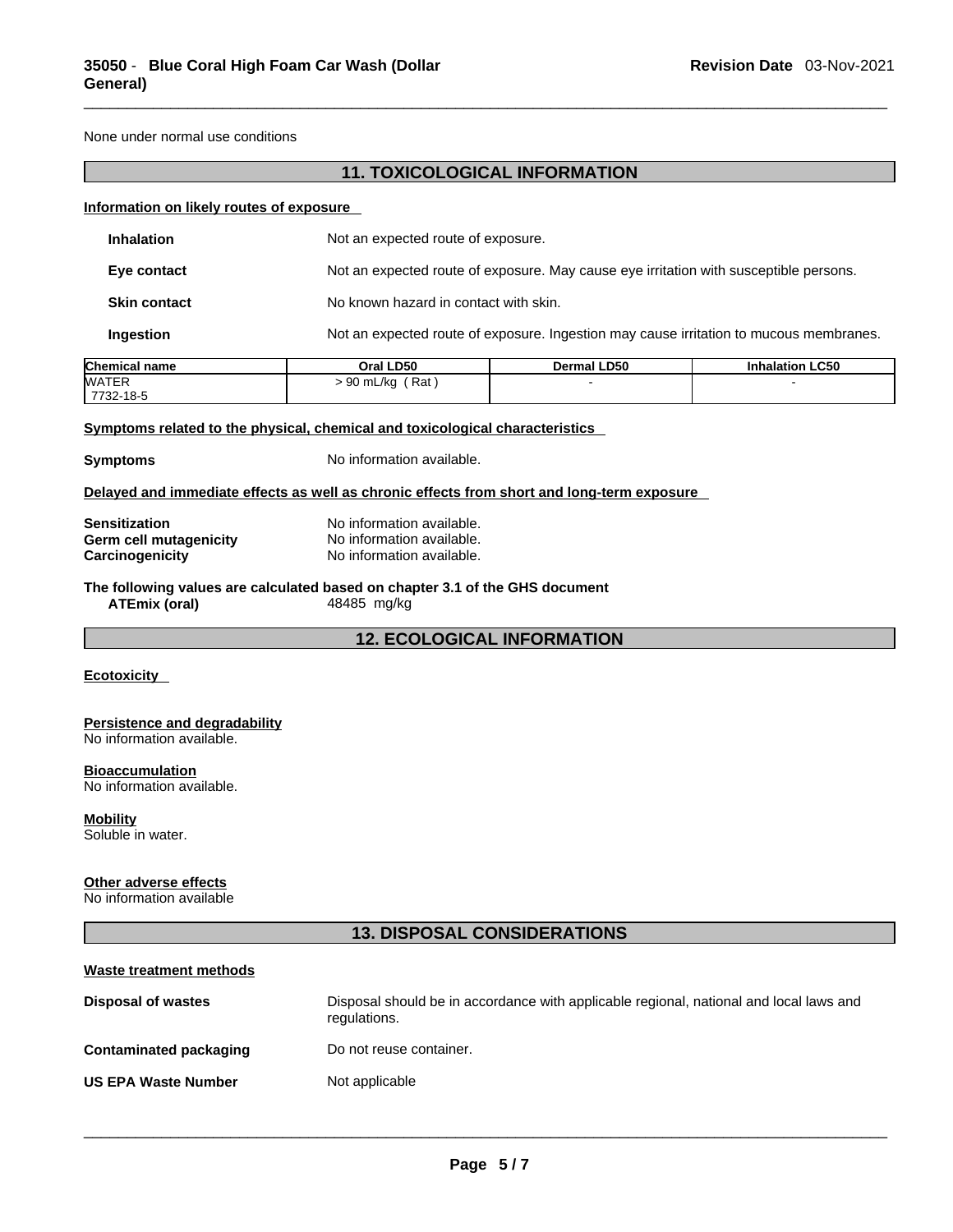# **14. TRANSPORT INFORMATION**

| Proper shipping name                | Not regulated |
|-------------------------------------|---------------|
| IATA<br>Proper shipping name        | Not regulated |
| <b>IMDG</b><br>Proper shipping name | Not regulated |

| <b>15. REGULATORY INFORMATION</b> |          |  |
|-----------------------------------|----------|--|
| <b>International Inventories</b>  |          |  |
| <b>TSCA</b>                       | Complies |  |
| <b>DSL/NDSL</b>                   | Complies |  |
| <b>EINECS/ELINCS</b>              | Complies |  |
| <b>ENCS</b>                       | Complies |  |
| <b>IECSC</b>                      | Complies |  |
| <b>KECL</b>                       | Complies |  |
| <b>PICCS</b>                      | Complies |  |
| <b>AICS</b>                       | Complies |  |

#### **Legend:**

**TSCA** - United States Toxic Substances Control Act Section 8(b) Inventory

**DSL/NDSL** - Canadian Domestic Substances List/Non-Domestic Substances List

 **EINECS/ELINCS** - European Inventory of Existing Chemical Substances/European List of Notified Chemical Substances

**ENCS** - Japan Existing and New Chemical Substances

**IECSC** - China Inventory of Existing Chemical Substances

**KECL** - Korean Existing and Evaluated Chemical Substances

**PICCS** - Philippines Inventory of Chemicals and Chemical Substances

**AICS** - Australian Inventory of Chemical Substances

# **US Federal Regulations**

#### **SARA 313**

Section 313 of Title III of the Superfund Amendments and Reauthorization Act of 1986 (SARA). This product does not contain any chemicals which are subject to the reporting requirements of the Act and Title 40 of the Code of Federal Regulations, Part 372

#### **SARA 311/312 Hazard Categories**

| Acute health hazard               | No. |  |
|-----------------------------------|-----|--|
| Chronic Health Hazard             | No. |  |
| Fire hazard                       | No. |  |
| Sudden release of pressure hazard | No. |  |
| <b>Reactive Hazard</b>            | N٥  |  |

## **CWA** (Clean Water Act)

This product does not contain any substances regulated as pollutants pursuant to the Clean Water Act (40 CFR 122.21 and 40 CFR 122.42)

#### **CERCLA**

This material, as supplied, does not contain any substances regulated as hazardous substances under the Comprehensive Environmental Response Compensation and Liability Act (CERCLA) (40 CFR 302) or the Superfund Amendments and Reauthorization Act (SARA) (40 CFR 355). There may be specific reporting requirements at the local, regional, or state level pertaining to releases of this material

# **US State Regulations**